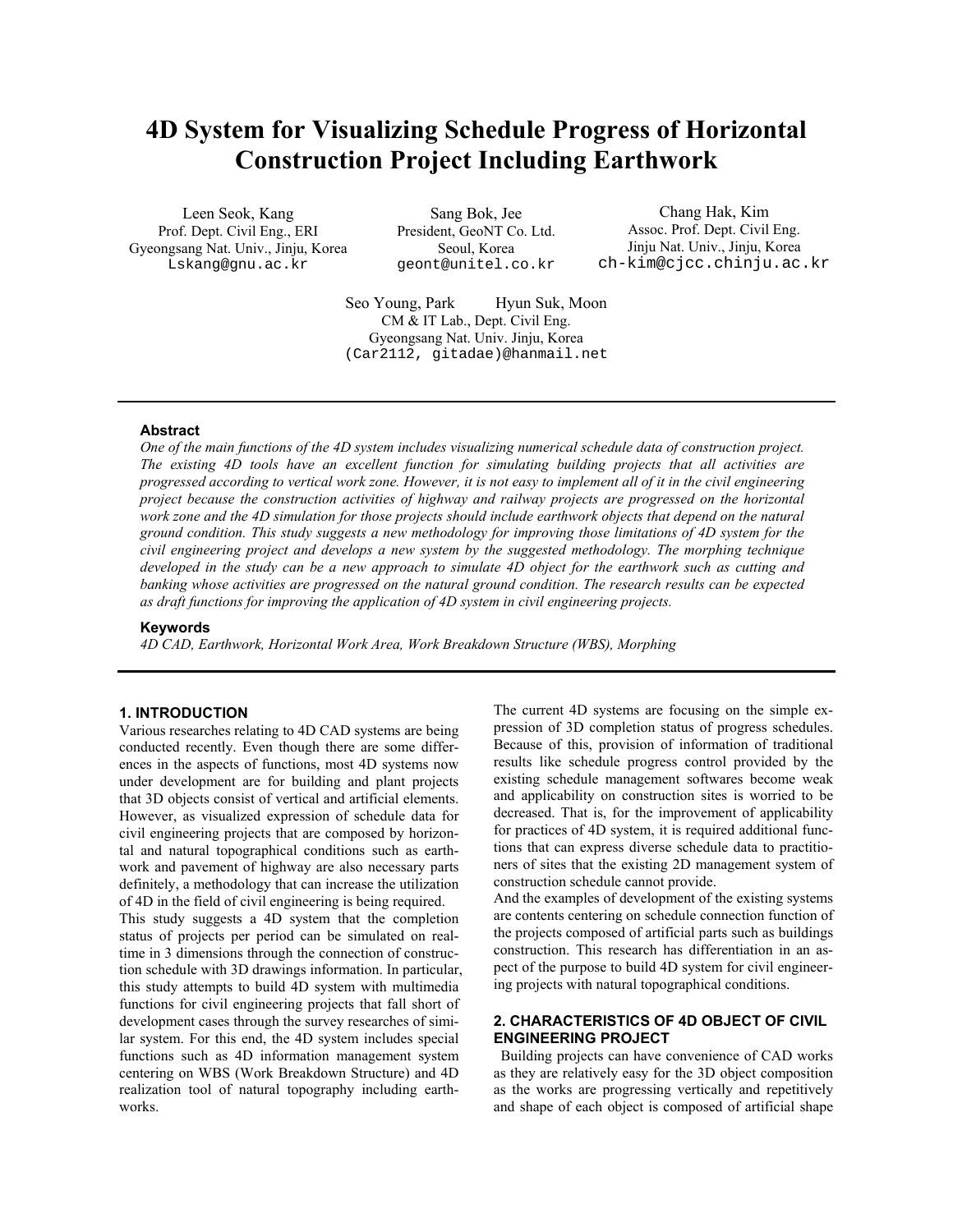standardized like column and slab. Also, at the time of realization of 4D object linked with schedule, consecutive visual realization of the completion status is easy since activity and 3D object are linked in the shape of vertical schedule progress. On the contrary, as civil engineering projects are progressing with horizontal works composed of non-repetitive parts, the differentiation of 4D realization technique is required. In addition, at the time of 4D realization of earthworks, technique of 4D object realization of natural topography by the composition of triangulate network and technique for objectification of shape of topographical changes according to works shape of filling and cutting are needed. These techniques cannot be realized by the functions of existing system and need unique 4D realization technique that civil engineering projects have. For these reasons, there is no example of 4D system realized for the existing civil engineering projects and in this research, this study develops a realizing system of practical stages based on the suggested techniques.

In civil engineering projects, main activities such as earthwork, pavement, and tunneling are progressing horizontally in wide work area and at the same time, pier structures of bridge are progressing vertically. When compared to construction projects with mainly vertical works, these points need 4D realization techniques that are possible in both horizontal and vertical realization for increasing the degree of visualization of the completion at the time of consecutive realization of 4D objects.

That is, for horizontal projects such as highway and railway, after the whole project is being spread in linear type, if it is possible for the relevant section to have 4D realization by selecting temporary section horizontally, then it can have applicability as an appropriate 4D tool in the actual works situation of civil engineering projects.



**Fig. 1 Concept of Block Classification for Composing Horizontal Work Space** 

In actual construction site of highway or railway project, the works are progressing in division of construction sections horizontally if construction manager (CMr) analyzes the progress procedures of construction in linear direction. That is, earthwork, pavement section as well as tunnel section are all divided into construction section in the unit of 100M or 200M. And construction sequence of each section is composed of several repetitions of filling/cutting in several layers in earthwork, and excavation of tunnel and lining are also progressing in a concept of construction section. In this research, the concept of construction block is introduced as in Fig. 1 to express these types of horizontal divisions of construction sections.

 Fig. 1 is example of division of construction section in blocks using data of construction site of highway project now undergoing including bridge and tunnel, and each block is distinguished per station number of route survey. That is, this research is trying techniques of managing the relevant 4D objects collectively by dividing into blocks selectively per station number of route survey for 4D realization of these horizontal facilities. In these methods, as 4D object of each activity and 4D object of the whole block are used as grouping of information to compose one block, it becomes to realize 4D object by selecting temporary range horizontally per station number at the time of linking schedule and 3D object.

Different from 4D realization of the existing building projects, automatic realization technology of triangulate network is definitely required for expressing the natural topography at the time of 4D realization of linear civil engineering projects. That is, as 3D objects required for the 4D realization of building projects are all composed of artificial elements that have no relationship with natural topographical conditions, compositions of 3D objects can be expressed with only information of general attributes such as length, thickness, area, and shape. On the contrary, most of construction items of civil engineering projects are comprised of lots of earthworks and the completed status of these earthworks also must be visualized according to determined schedule per each work. And at this time, it becomes problems that 3D objectification for the allocation of work quantity of filling and cutting per each schedule is not easy.

## **3. NEW METHODOLOGY FOR REALIZING 4D OBJECT OF EARTHWORK**

 If earthwork section of civil engineering project is expressed by the method of sequential generation of the unit of 3D object which is the existing realization method of 4D system, 4D user has to generate in 3D object of volume that is the difference between triangulate network belonging to natural topography and triangulate network belonging to planned profile. At this time, however, if the difference of volume between natural topography and planned profile can be generated in a single 3D object, user can only confirm visually the two stages of the original ground foundation and the final finished profile. It becomes impossible to identify detail progressing process of earthwork which occupies significant portion of the total construction period of civil engineering project. In order to express these detail progressing process of earthwork, it needs more efficient method to generate 3D object by the difference of topographical profiles. That is, the 3D object caused by the difference of earthwork profiles needs to divide with several 3D objects that have similar volume change with the change of shape according to the work progress.

This study introduced and applied morphing technique for the generation of 3D object of these earthwork sec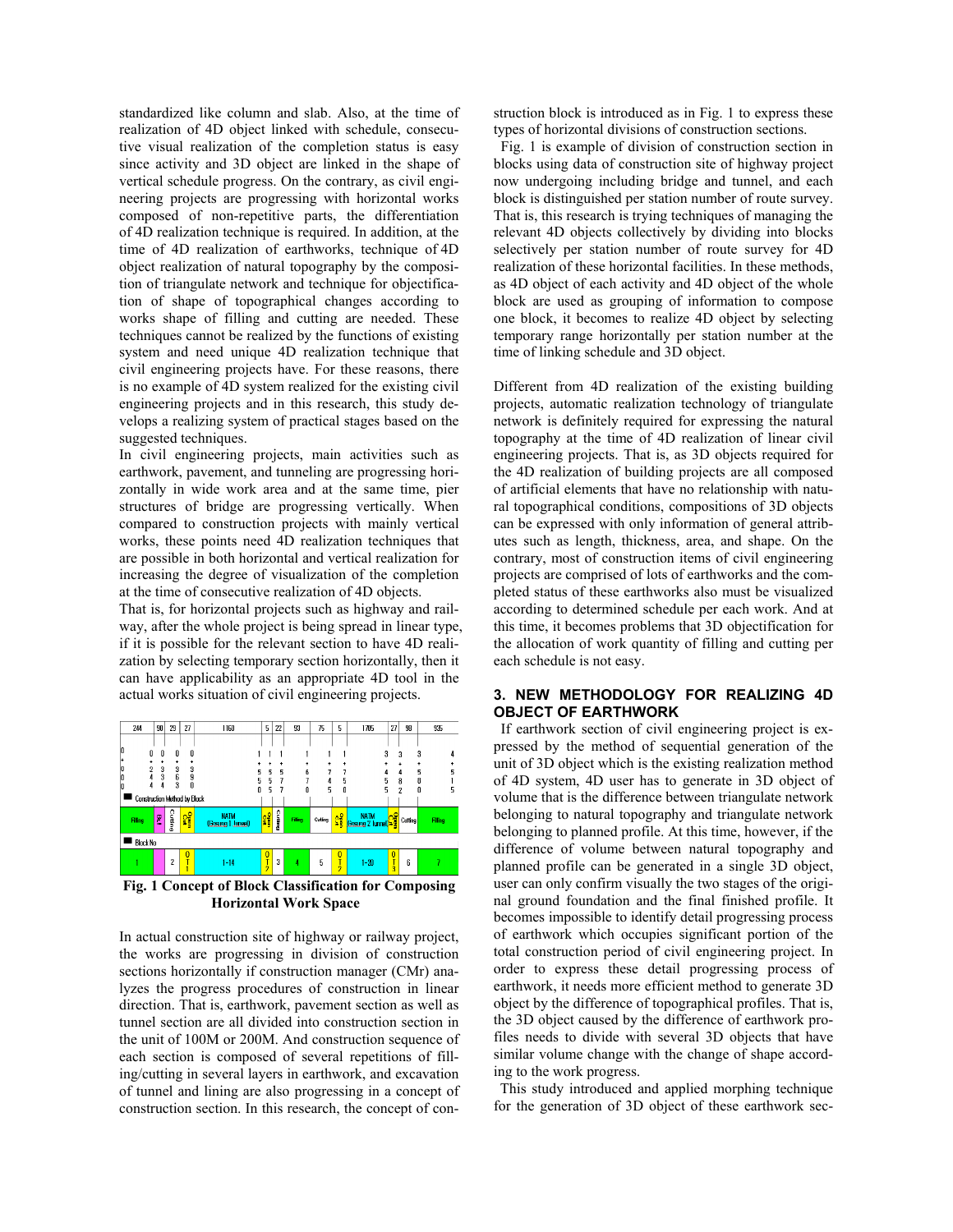tions. Morphing means the realization of changing shape between initial objects and final objects to be changed using geometrical principle, and morphing method applied in the study is like Fig. 2.



**Fig. 2 4D Model Application of Morphing Technique for Earthwork Section** 

As the left side of Fig. 2, in general morphing concept for the realization of earthwork, as the distance between both end points in vertical direction is divided by n sections to reach the final point, and therefore, there is difference in the shapes of actual work progressing. That is, actual progressing of earthwork is processing in stages in the shape of horizontal layer that forms vertical angle with gravity direction like the right side of Fig. 2. This study has realized works progressing process in such shape. Specifically for filling and cutting profile, the distance between the highest point and the lowest point among topographical triangulate network and planned triangulate network is divided by the number n for distinguishing the stages. If the height difference is divided by this pattern, the work section of earthwork can be represented in parallel to the level of each stage at all starting points. The right side of Fig. 2 shows these concepts in map.

## **4. REALIZATION FUNCTION OF 4D SYSTEM FOR CIVIL ENGINEERING PROJECT**

Based on the previously mentioned schedule information composition and 3D object composition method, this study develops the system that actually realizes 4D object. Name of the developed tool is called V-CPM (Virtual Construction Project Manager). V-CPM is composed based on JAVA and visual basic language. Essential function in 4D tools is the role of 4D Simulator that links 3D object with 4D object, and basic function composition map of 4D system suggested in this research is like Fig. 3.

Fig. 3 is integrated function composition screen of V-CPM and they are consisted of largely 4D object realization in upper part, WBS classification code in right side, and schedule realization information in lower part. In the existing 4D systems, it is the general method to generate 4D object using link tools existing in 4D system after making schedule and 3D information using separate outside schedule and CAD tools for schedule and 3D object

generation. On the contrary, in V-CPM, engine that can generate schedule and 3D object within 4D system itself without outside related tools is composed and therefore, now 4D object can be generated with only V-CPM without schedule and CAD tools.



**ig. 3 Composition of Basic Functions of 4D Planner** 

V-CPM is being applied as common information for the link of schedule and 3D drawings information by installing standard WBS code system within 4D system. Therefore, function that can realize 4D object only for some construction items selected partially in the standard WBS code system is included.

 Like this, in this research, technique that can realize 4D object selectively of structures user wants per work level or element item is composed by applying WBS-centered link system in information system for 4D realization, and additional link process of complex schedule object and 3D object is omitted.

 That is, it is a method that composition of all functions of 4D system is arranged basing on WBS-centered by composing standard project WBS inside of 4D system in advance as internal files. For the composition of schedule information for schedule management, V-CPM generates schedule information directly based on WBS code and name of the works that are provided in advance. At the time of composing drawings information, the drawings object is also being saved centering on WBS code provided in the system. As schedule and drawings objects are saved centering on the same WBS code in this method, it is the system that is automatically linked without additional link works for realizing 4D object.

 The right upper side of Fig. 4 shows the process of composing 4D object for construction items of composition of bridge section after dragging code of bridge section (Yeonhwa bridge) from standard WBS code that is built-in within the system. Also, in the right lower part shows the function for users to simulate manually the completion status by dragging 4D object of the selected WBS code per specified period with a mouse. This partial 4D realization by code selection per the level of WBS is very useful function to be utilized under the situation of the necessity of partial 4D realization for intensive management in case the whole project scale is enormous.